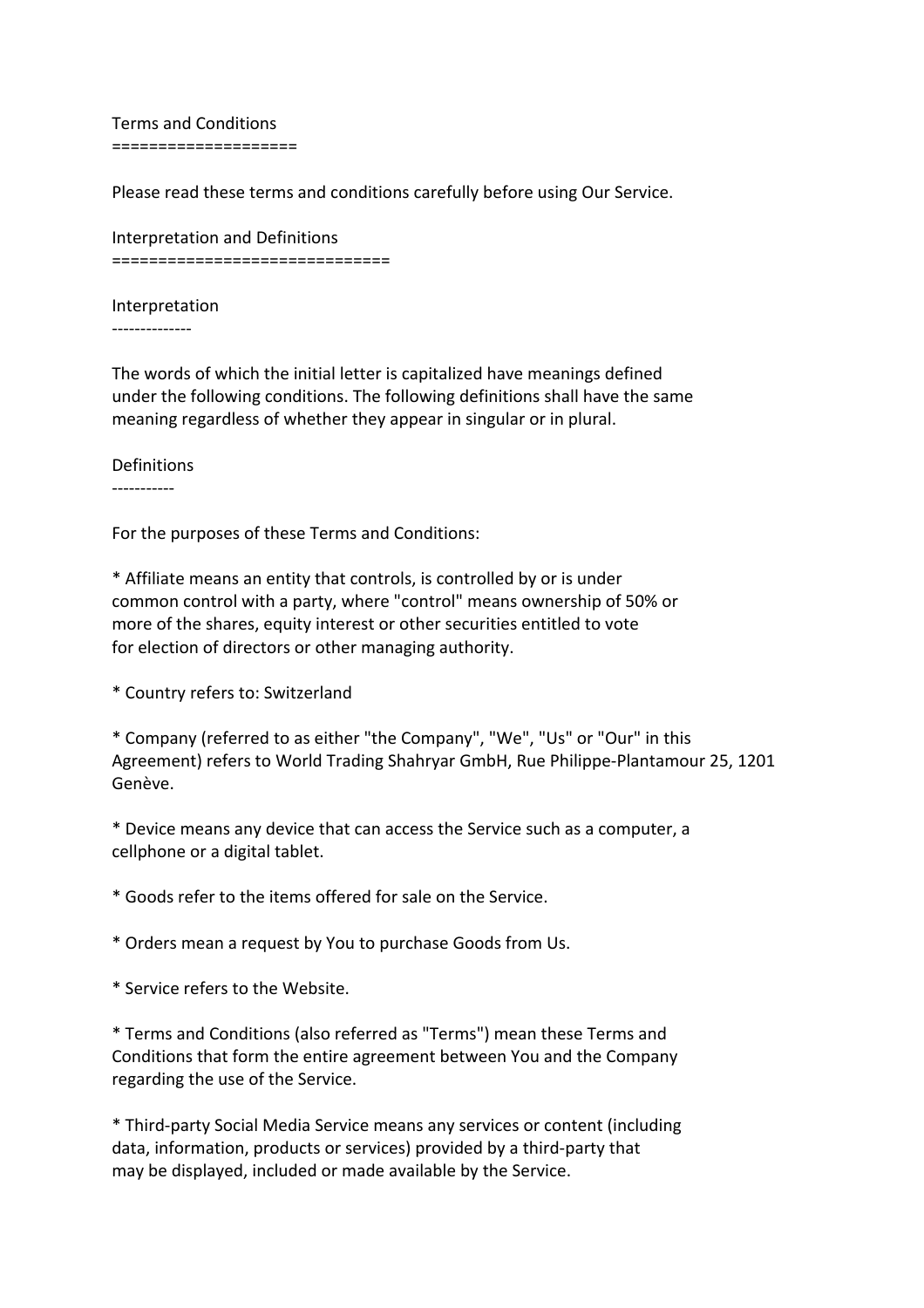\* Website refers to World Trading Shahryar GmbH, accessible from [www.worldtradingshahryar.ch](www.worldtradingshahryar.ch)

\* You means the individual accessing or using the Service, or the company, or other legal entity on behalf of which such individual is accessing or using the Service, as applicable.

## Acknowledgment ==============

These are the Terms and Conditions governing the use of this Service and the agreement that operates between You and the Company. These Terms and Conditions set out the rights and obligations of all users regarding the use of the Service.

Your access to and use of the Service is conditioned on Your acceptance of and compliance with these Terms and Conditions. These Terms and Conditions apply to all visitors, users and others who access or use the Service.

By accessing or using the Service You agree to be bound by these Terms and Conditions. If You disagree with any part of these Terms and Conditions then You may not access the Service.

You represent that you are over the age of 18. The Company does not permit those under 18 to use the Service.

Your access to and use of the Service is also conditioned on Your acceptance of and compliance with the Privacy Policy of the Company. Our Privacy Policy describes Our policies and procedures on the collection, use and disclosure of Your personal information when You use the Application or the Website and tells You about Your privacy rights and how the law protects You. Please read Our Privacy Policy carefully before using Our Service.

Placing Orders for Goods

========================

By placing an Order for Goods through the Service, You warrant that You are legally capable of entering into binding contracts.

## Your Information

----------------

If You wish to place an Order for Goods available on the Service, You may be asked to supply certain information relevant to Your Order including, without limitation, Your name, Your email, Your phone number, Your credit card number,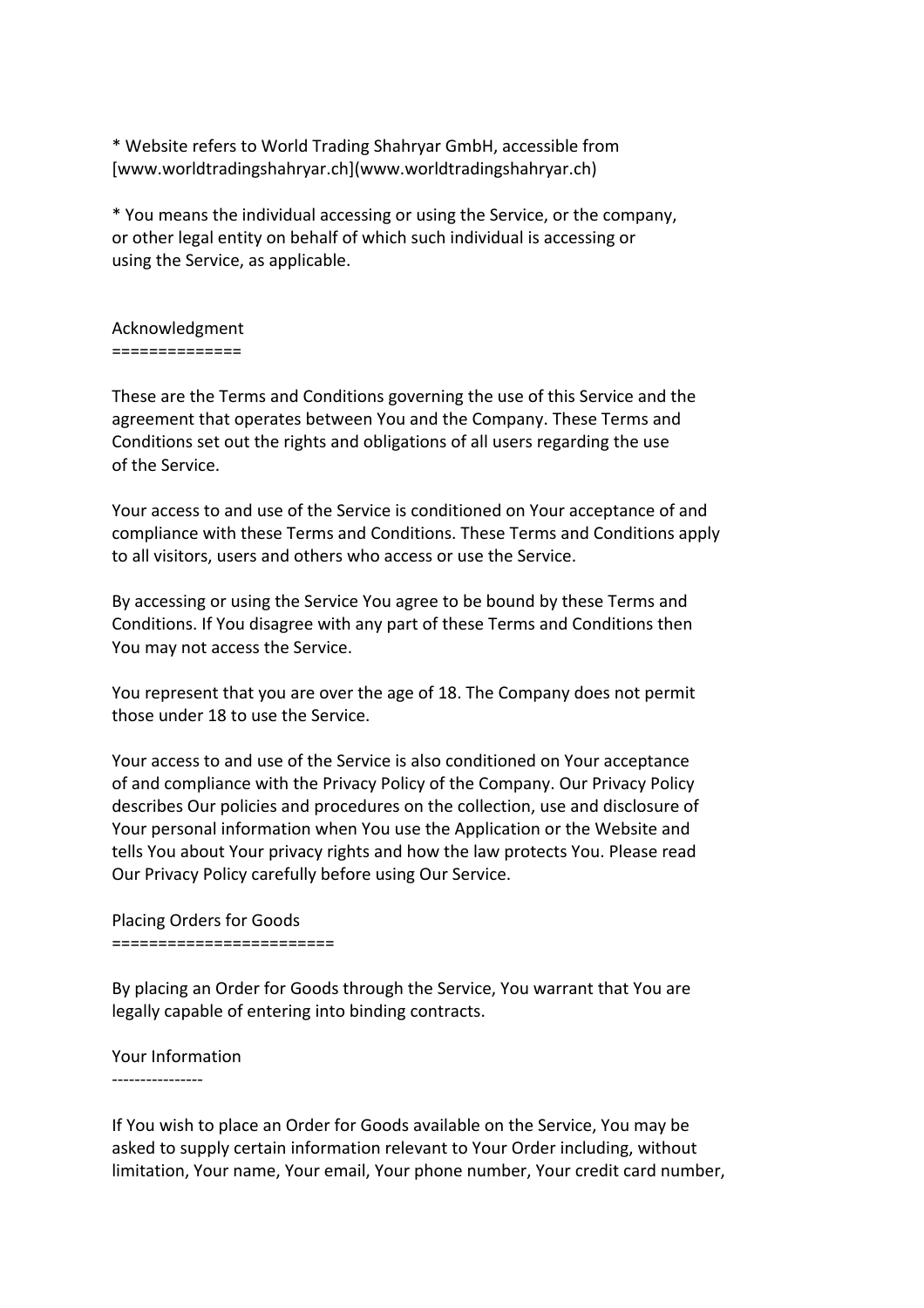the expiration date of Your credit card, Your billing address, and Your shipping information.

You represent and warrant that: (i) You have the legal right to use any credit or debit card(s) or other payment method(s) in connection with any Order; and that (ii) the information You supply to us is true, correct and complete.

By submitting such information, You grant us the right to provide the information to payment processing third parties for purposes of facilitating the completion of Your Order.

Order Cancellation

------------------

We reserve the right to refuse or cancel Your Order at any time for certain reasons including but not limited to:

- \* Goods availability
- \* Errors in the description or prices for Goods
- \* Errors in Your Order

We reserve the right to refuse or cancel Your Order if fraud or an unauthorized or illegal transaction is suspected.

Your Order Cancellation Rights

~~~~~~~~~~~~~~~~~~~~~~~~~~~~~~

Any Goods you purchase can only be returned in accordance with these Terms and Conditions and Our Returns Policy.

Our Returns Policy forms a part of these Terms and Conditions. Please read our Returns Policy to learn more about your right to cancel Your Order.

Your right to cancel an Order only applies to Goods that are returned in the same condition as You received them. You should also include all of the products instructions, documents and wrappings. Goods that are damaged or not in the same condition as You received them or which are worn simply beyond opening the original packaging will not be refunded. You should therefore take reasonable care of the purchased Goods while they are in Your possession.

We will reimburse You no later than 14 days from the day on which We receive the returned Goods. We will use the same means of payment as You used for the Order, and You will not incur any fees for such reimbursement.

You will not have any right to cancel an Order for the supply of any of the following Goods: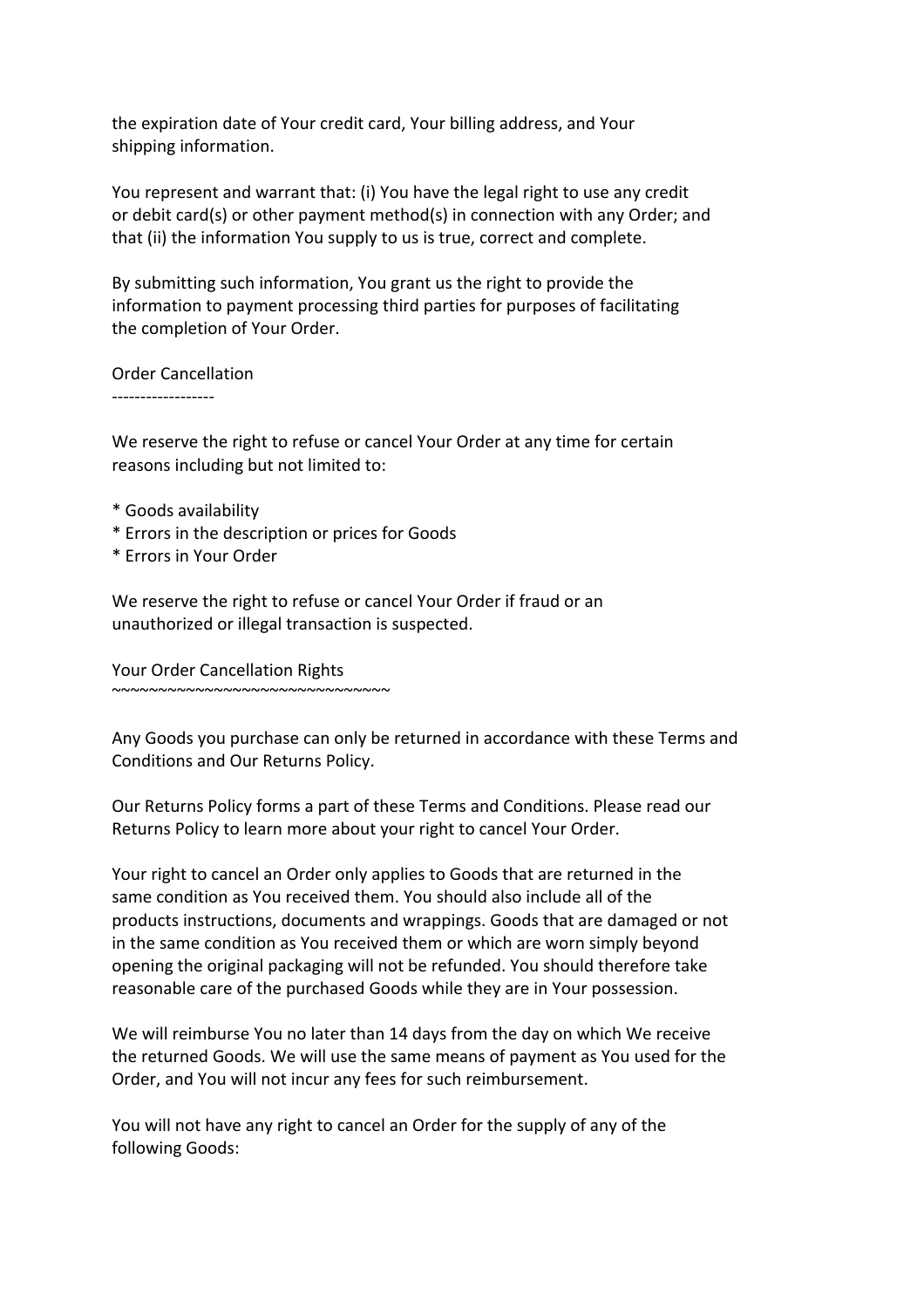\* The supply of Goods made to Your specifications or clearly personalized.

\* The supply of Goods which according to their nature are not suitable to be returned, deteriorate rapidly or where the date of expiry is over.

\* The supply of Goods which are not suitable for return due to health protection or hygiene reasons and were unsealed after delivery.

\* The supply of Goods which are, after delivery, according to their nature, inseparably mixed with other items.

\* The supply of digital content which is not supplied on a tangible medium if the performance has begun with Your prior express consent and You have acknowledged Your loss of cancellation right.

Availability, Errors and Inaccuracies

-------------------------------------

We are constantly updating Our offerings of Goods on the Service. The Goods available on Our Service may be mispriced, described inaccurately, or unavailable, and We may experience delays in updating information regarding our Goods on the Service and in Our advertising on other websites.

We cannot and do not guarantee the accuracy or completeness of any information, including prices, product images, specifications, availability, and services. We reserve the right to change or update information and to correct errors, inaccuracies, or omissions at any time without prior notice.

Prices Policy

-------------

The Company reserves the right to revise its prices at any time prior to accepting an Order.

The prices quoted may be revised by the Company subsequent to accepting an Order in the event of any occurrence affecting delivery caused by government action, variation in customs duties, increased shipping charges, higher foreign exchange costs and any other matter beyond the control of the Company. In that event, You will have the right to cancel Your Order.

## Payments

--------

All Goods purchased are subject to a one-time payment. Payment can be made through various payment methods we have available, such as Visa, MasterCard, Affinity Card, American Express cards or online payment methods (PayPal, for example).

Payment cards (credit cards or debit cards) are subject to validation checks and authorization by Your card issuer. If we do not receive the required authorization, We will not be liable for any delay or non-delivery of Your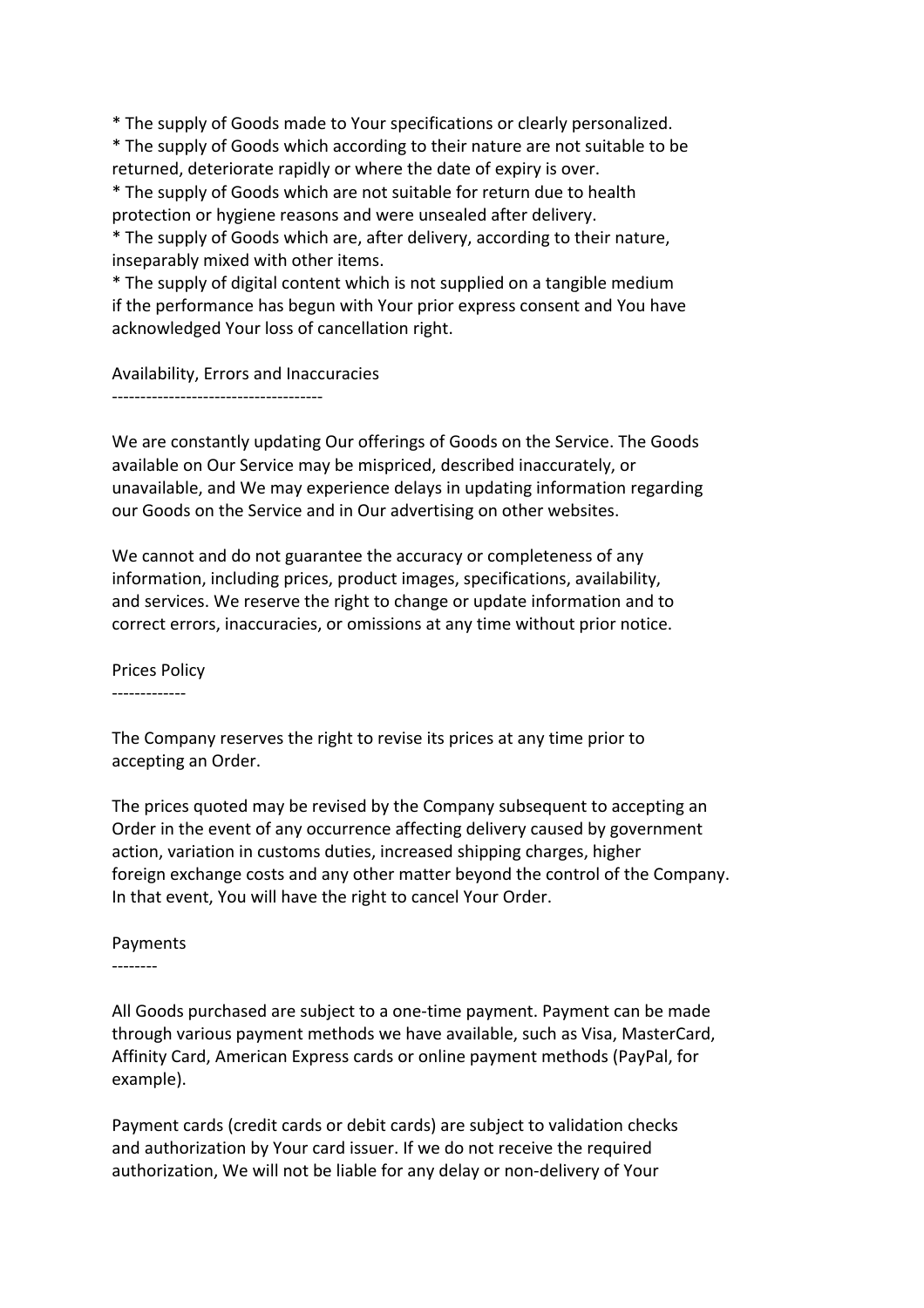Order.

Links to Other Websites =======================

Our Service may contain links to third-party web sites or services that are not owned or controlled by the Company.

The Company has no control over, and assumes no responsibility for, the content, privacy policies, or practices of any third party web sites or services. You further acknowledge and agree that the Company shall not be responsible or liable, directly or indirectly, for any damage or loss caused or alleged to be caused by or in connection with the use of or reliance on any such content, goods or services available on or through any such web sites or services.

We strongly advise You to read the terms and conditions and privacy policies of any third-party web sites or services that You visit.

Termination ===========

We may terminate or suspend Your access immediately, without prior notice or liability, for any reason whatsoever, including without limitation if You breach these Terms and Conditions.

Upon termination, Your right to use the Service will cease immediately.

Limitation of Liability =======================

Notwithstanding any damages that You might incur, the entire liability of the Company and any of its suppliers under any provision of this Terms and Your exclusive remedy for all of the foregoing shall be limited to the amount actually paid by You through the Service or 100 USD if You haven't purchased anything through the Service.

To the maximum extent permitted by applicable law, in no event shall the Company or its suppliers be liable for any special, incidental, indirect, or consequential damages whatsoever (including, but not limited to, damages for loss of profits, loss of data or other information, for business interruption, for personal injury, loss of privacy arising out of or in any way related to the use of or inability to use the Service, third-party software and/or thirdparty hardware used with the Service, or otherwise in connection with any provision of this Terms), even if the Company or any supplier has been advised of the possibility of such damages and even if the remedy fails of its essential purpose.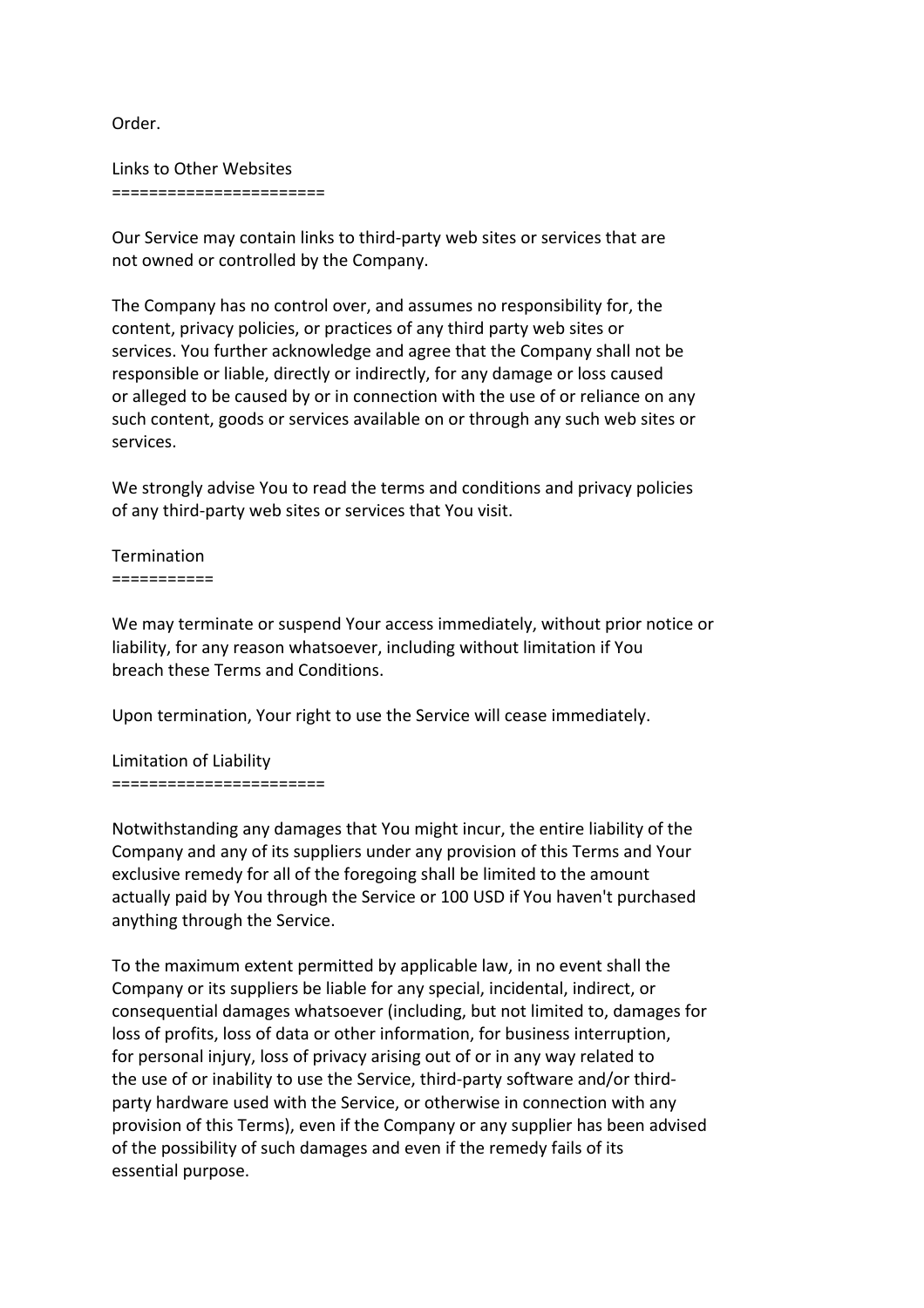Some states do not allow the exclusion of implied warranties or limitation of liability for incidental or consequential damages, which means that some of the above limitations may not apply. In these states, each party's liability will be limited to the greatest extent permitted by law.

"AS IS" and "AS AVAILABLE" Disclaimer ==========

The Service is provided to You "AS IS" and "AS AVAILABLE" and with all faults and defects without warranty of any kind. To the maximum extent permitted under applicable law, the Company, on its own behalf and on behalf of its Affiliates and its and their respective licensors and service providers, expressly disclaims all warranties, whether express, implied, statutory or otherwise, with respect to the Service, including all implied warranties of merchantability, fitness for a particular purpose, title and non-infringement, and warranties that may arise out of course of dealing, course of performance, usage or trade practice. Without limitation to the foregoing, the Company provides no warranty or undertaking, and makes no representation of any kind that the Service will meet Your requirements, achieve any intended results, be compatible or work with any other software, applications, systems or services, operate without interruption, meet any performance or reliability standards or be error free or that any errors or defects can or will be corrected.

Without limiting the foregoing, neither the Company nor any of the company's provider makes any representation or warranty of any kind, express or implied: (i) as to the operation or availability of the Service, or the information, content, and materials or products included thereon; (ii) that the Service will be uninterrupted or error-free; (iii) as to the accuracy, reliability, or currency of any information or content provided through the Service; or (iv) that the Service, its servers, the content, or e-mails sent from or on behalf of the Company are free of viruses, scripts, trojan horses, worms, malware, timebombs or other harmful components.

Some jurisdictions do not allow the exclusion of certain types of warranties or limitations on applicable statutory rights of a consumer, so some or all of the above exclusions and limitations may not apply to You. But in such a case the exclusions and limitations set forth in this section shall be applied to the greatest extent enforceable under applicable law.

## Governing Law =============

The laws of the Country, excluding its conflicts of law rules, shall govern this Terms and Your use of the Service. Your use of the Application may also be subject to other local, state, national, or international laws.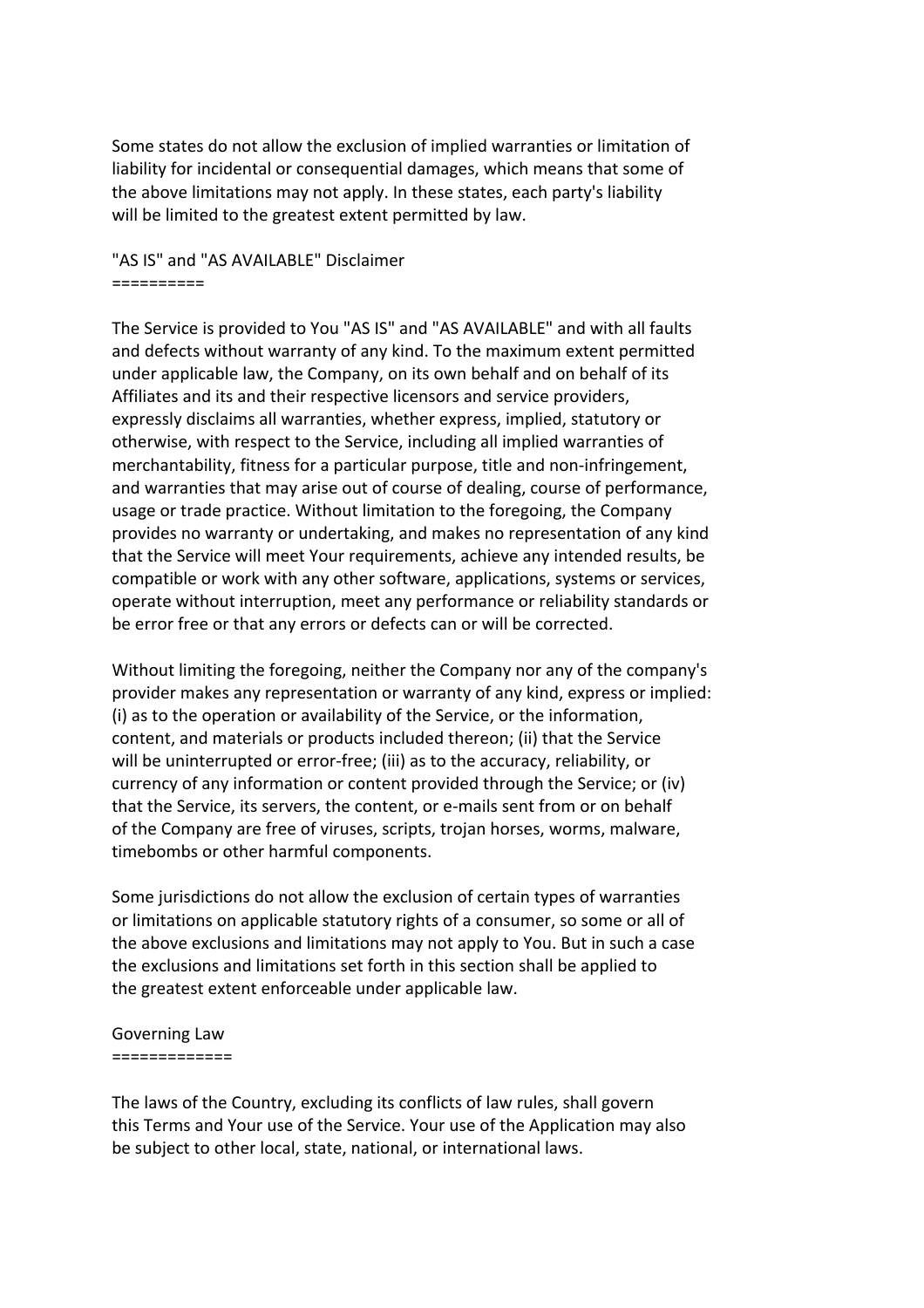Disputes Resolution ===================

If You have any concern or dispute about the Service, You agree to first try to resolve the dispute informally by contacting the Company.

For European Union (EU) Users =============================

If You are a European Union consumer, you will benefit from any mandatory provisions of the law of the country in which you are resident in.

United States Legal Compliance ==============================

You represent and warrant that (i) You are not located in a country that is subject to the United States government embargo, or that has been designated by the United States government as a "terrorist supporting" country, and (ii) You are not listed on any United States government list of prohibited or restricted parties.

Severability and Waiver =======================

Severability ------------

If any provision of these Terms is held to be unenforceable or invalid, such provision will be changed and interpreted to accomplish the objectives of such provision to the greatest extent possible under applicable law and the remaining provisions will continue in full force and effect.

Waiver

------

Except as provided herein, the failure to exercise a right or to require performance of an obligation under this Terms shall not effect a party's ability to exercise such right or require such performance at any time thereafter nor shall be the waiver of a breach constitute a waiver of any subsequent breach.

Translation Interpretation ==========================

These Terms and Conditions may have been translated if We have made them available to You on our Service. You agree that the original English text shall prevail in the case of a dispute.